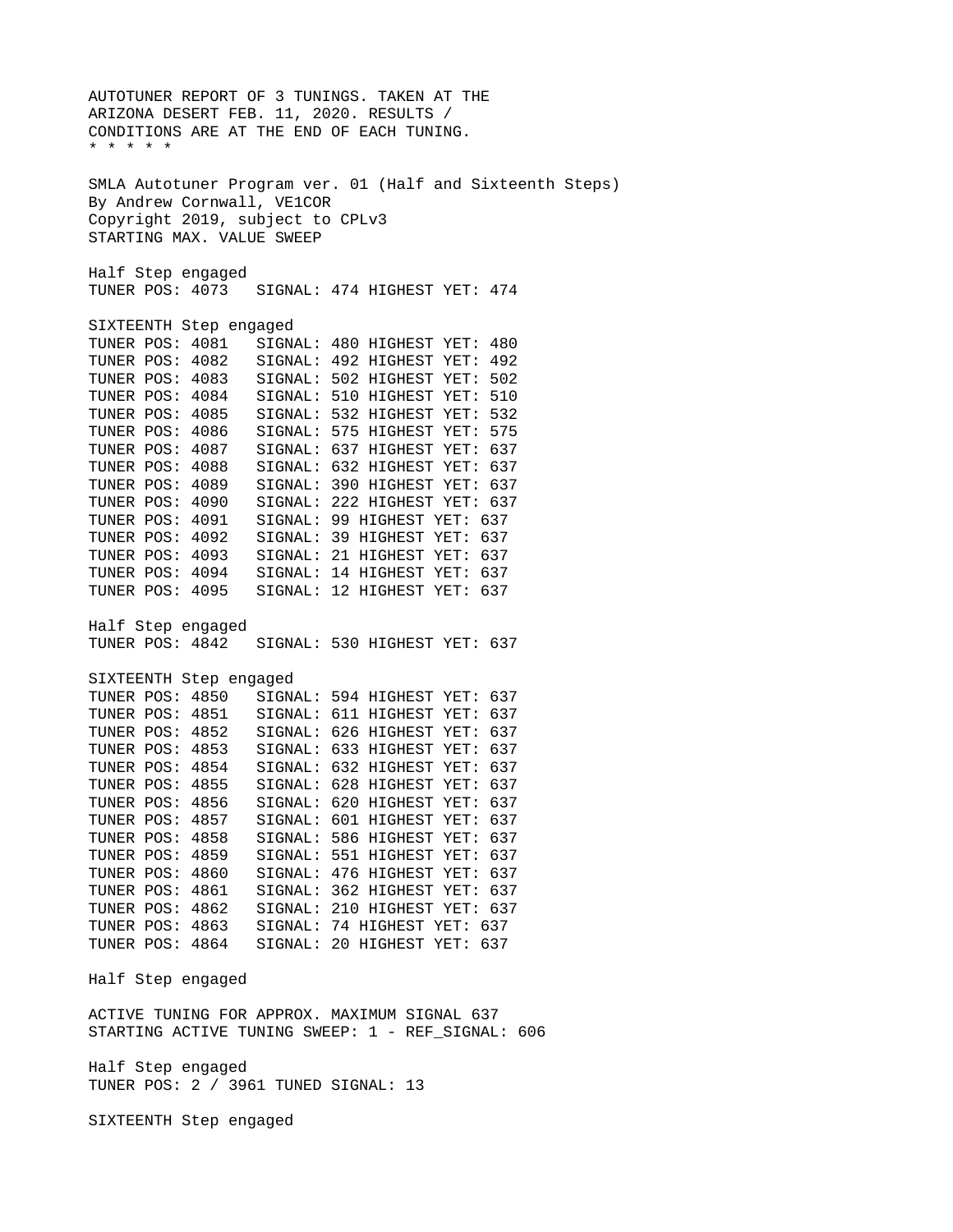TUNER POS: 2 / 3969 TUNED SIGNAL: 13 TUNER POS: 2 / 3970 TUNED SIGNAL: 16 TUNER POS: 2 / 3971 TUNED SIGNAL: 15 TUNER POS: 2 / 3972 TUNED SIGNAL: 14 TUNER POS: 2 / 3973 TUNED SIGNAL: 16 TUNER POS: 2 / 3974 TUNED SIGNAL: 22 TUNER POS: 2 / 3975 TUNED SIGNAL: 42 TUNER POS: 2 / 3976 TUNED SIGNAL: 241 TUNER POS: 2 / 3977 TUNED SIGNAL: 530 TUNER POS: 2 / 3978 TUNED SIGNAL: 630 FINAL SIGNAL: 628 FINAL SIGNAL: 632 FINAL SIGNAL: 643 FINAL SIGNAL: 644 FINAL SIGNAL: 647 FINAL SIGNAL: 651 FINAL SIGNAL: 648 FINAL SIGNAL: 643 FINAL SIGNAL: 644 FINAL SIGNAL: 646 TUNING FINISHED :Freq. 14.252 MHz :Tuning Power 5 WATTS :Autotuner sesnitivity LOW :Distance between radio and small mag. lopp ant. 16 feet :SWR 1.2 :Final percent of MAX power encountered >100% SMLA Autotuner Program ver. 01 (Half and Sixteenth Steps) By Andrew Cornwall, VE1COR Copyright 2019, subject to CPLv3 STARTING MAX. VALUE SWEEP Half Step engaged TUNER POS: 2489 SIGNAL: 73 HIGHEST YET: 73 SIXTEENTH Step engaged<br>TUNER POS: 2497 SIGN SIGNAL: 81 HIGHEST YET: 81 TUNER POS: 2498 SIGNAL: 86 HIGHEST YET: 86 SIGNAL: 94 HIGHEST YET: 94 TUNER POS: 2500 SIGNAL: 85 HIGHEST YET: 94 TUNER POS: 2501 SIGNAL: 92 HIGHEST YET: 94 TUNER POS: 2502 SIGNAL: 90 HIGHEST YET: 94 TUNER POS: 2503 SIGNAL: 88 HIGHEST YET: 94 SIGNAL: 72 HIGHEST YET: 94 TUNER POS: 2505 SIGNAL: 52 HIGHEST YET: 94 TUNER POS: 2506 SIGNAL: 37 HIGHEST YET: 94 SIGNAL: 32 HIGHEST YET: 94 TUNER POS: 2508 SIGNAL: 24 HIGHEST YET: 94 TUNER POS: 2509 SIGNAL: 19 HIGHEST YET: 94 SIGNAL: 14 HIGHEST YET: 94 TUNER POS: 2511 SIGNAL: 11 HIGHEST YET: 94 Half Step engaged

TUNER POS: 4401 SIGNAL: 68 HIGHEST YET: 94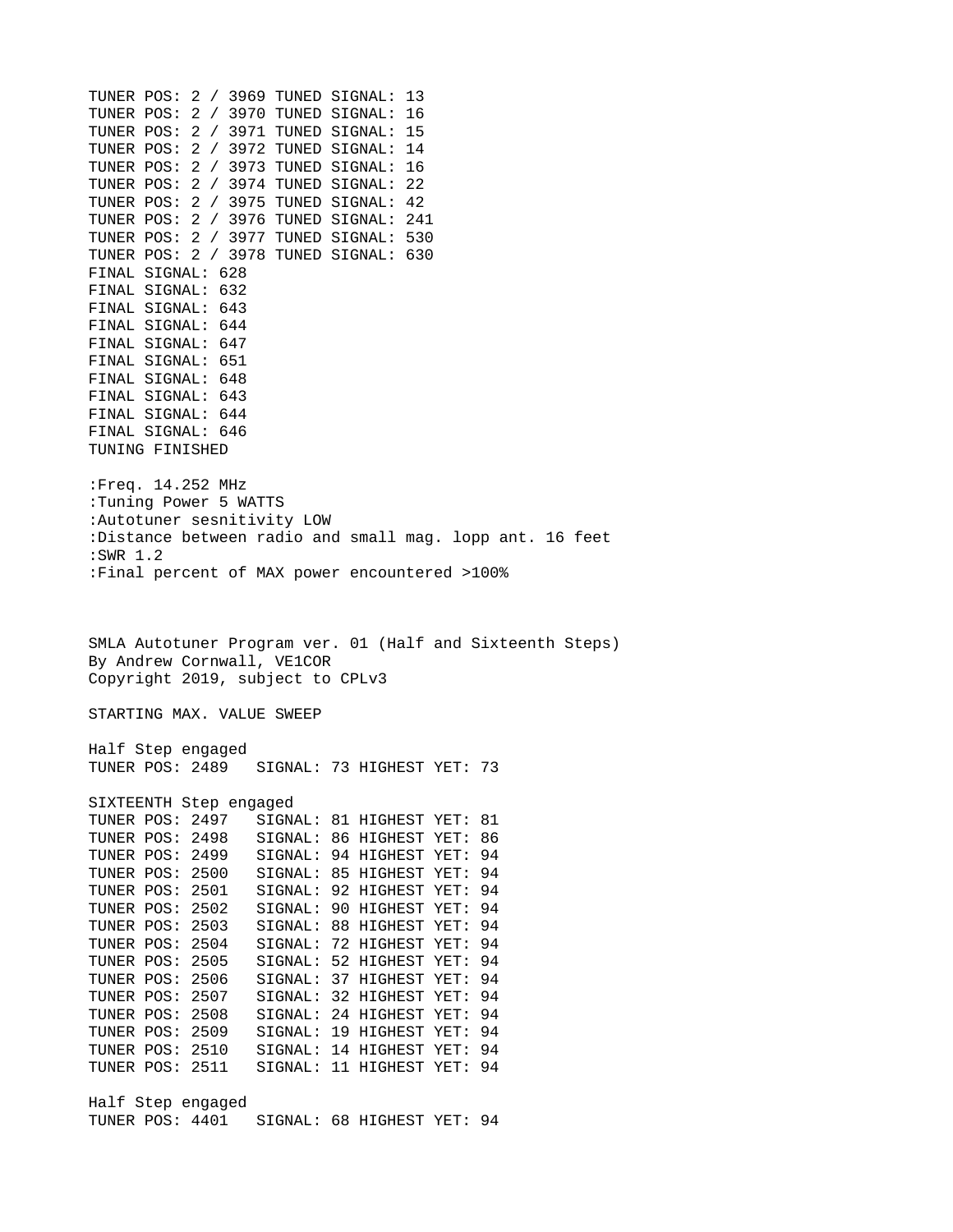| SIXTEENTH Step engaged<br>TUNER POS:<br>TUNER POS:<br><b>TUNER POS: 4411</b><br><b>TUNER POS: 4412</b><br><b>TUNER POS: 4413</b><br><b>TUNER POS: 4414</b><br><b>TUNER POS: 4415</b><br><b>TUNER POS: 4416</b><br>TUNER POS:<br>TUNER POS:<br><b>TUNER POS: 4419</b><br>TUNER POS: 4420<br><b>TUNER POS: 4421</b> | 4409<br>4410<br>4417<br>4418                     | SIGNAL:<br>SIGNAL:<br>SIGNAL:<br>SIGNAL:<br>SIGNAL:<br>SIGNAL:<br>SIGNAL:<br>SIGNAL:<br>SIGNAL:<br>SIGNAL:<br>SIGNAL:<br>SIGNAL: | 85 HIGHEST YET:<br>97 HIGHEST YET:<br>111 HIGHEST YET:<br>124 HIGHEST YET:<br>125 HIGHEST YET:<br>128 HIGHEST YET:<br>129 HIGHEST YET:<br>131 HIGHEST YET:<br>134 HIGHEST YET:<br>135 HIGHEST YET:<br>138 HIGHEST YET:<br>140 HIGHEST YET:<br>SIGNAL: 135 HIGHEST YET: |             | 94<br>97<br>111<br>124<br>125<br>128<br>129<br>131<br>134<br>135<br>138<br>140<br>140 |  |
|-------------------------------------------------------------------------------------------------------------------------------------------------------------------------------------------------------------------------------------------------------------------------------------------------------------------|--------------------------------------------------|----------------------------------------------------------------------------------------------------------------------------------|------------------------------------------------------------------------------------------------------------------------------------------------------------------------------------------------------------------------------------------------------------------------|-------------|---------------------------------------------------------------------------------------|--|
| <b>TUNER POS: 4422</b><br><b>TUNER POS: 4423</b>                                                                                                                                                                                                                                                                  |                                                  | SIGNAL:                                                                                                                          | SIGNAL: 130 HIGHEST YET:<br>124 HIGHEST YET:                                                                                                                                                                                                                           |             | 140<br>140                                                                            |  |
| <b>TUNER POS: 4424</b>                                                                                                                                                                                                                                                                                            |                                                  | SIGNAL:                                                                                                                          | 85 HIGHEST YET:                                                                                                                                                                                                                                                        |             | 140                                                                                   |  |
| <b>TUNER POS: 4425</b>                                                                                                                                                                                                                                                                                            |                                                  | SIGNAL:<br>SIGNAL:                                                                                                               | 53 HIGHEST YET:                                                                                                                                                                                                                                                        |             | 140                                                                                   |  |
| <b>TUNER POS: 4426</b><br>TUNER POS: 4427                                                                                                                                                                                                                                                                         |                                                  | SIGNAL:                                                                                                                          | 41 HIGHEST YET:<br>26 HIGHEST YET:                                                                                                                                                                                                                                     |             | 140<br>140                                                                            |  |
| <b>TUNER POS: 4428</b>                                                                                                                                                                                                                                                                                            |                                                  | SIGNAL:                                                                                                                          | 23 HIGHEST YET:                                                                                                                                                                                                                                                        |             | 140                                                                                   |  |
| <b>TUNER POS: 4429</b>                                                                                                                                                                                                                                                                                            |                                                  | SIGNAL:                                                                                                                          | 16 HIGHEST YET:                                                                                                                                                                                                                                                        |             | 140                                                                                   |  |
| TUNER POS: 4430                                                                                                                                                                                                                                                                                                   |                                                  | SIGNAL:                                                                                                                          | 14 HIGHEST YET:                                                                                                                                                                                                                                                        |             | 140                                                                                   |  |
| TUNER POS:                                                                                                                                                                                                                                                                                                        | 4431                                             | SIGNAL:                                                                                                                          | 13 HIGHEST YET:                                                                                                                                                                                                                                                        |             | 140                                                                                   |  |
| Half Step engaged                                                                                                                                                                                                                                                                                                 |                                                  |                                                                                                                                  |                                                                                                                                                                                                                                                                        |             |                                                                                       |  |
| ACTIVE TUNING FOR APPROX. MAXIMUM SIGNAL 140<br>STARTING ACTIVE TUNING SWEEP: 1 -                                                                                                                                                                                                                                 |                                                  |                                                                                                                                  |                                                                                                                                                                                                                                                                        | REF_SIGNAL: | 133                                                                                   |  |
| Half Step engaged                                                                                                                                                                                                                                                                                                 |                                                  |                                                                                                                                  |                                                                                                                                                                                                                                                                        |             |                                                                                       |  |
| TUNER POS: 2 / 2385 TUNED SIGNAL:                                                                                                                                                                                                                                                                                 |                                                  |                                                                                                                                  |                                                                                                                                                                                                                                                                        | 56          |                                                                                       |  |
|                                                                                                                                                                                                                                                                                                                   |                                                  |                                                                                                                                  |                                                                                                                                                                                                                                                                        |             |                                                                                       |  |
| SIXTEENTH Step engaged                                                                                                                                                                                                                                                                                            |                                                  |                                                                                                                                  |                                                                                                                                                                                                                                                                        |             |                                                                                       |  |
| TUNER POS:<br>TUNER POS:                                                                                                                                                                                                                                                                                          | 2 / 2393 TUNED SIGNAL:<br>2 / 2394 TUNED SIGNAL: |                                                                                                                                  |                                                                                                                                                                                                                                                                        | 69<br>69    |                                                                                       |  |
| TUNER POS:                                                                                                                                                                                                                                                                                                        | 2 /                                              |                                                                                                                                  | 2395 TUNED SIGNAL:                                                                                                                                                                                                                                                     | 74          |                                                                                       |  |
| TUNER POS:                                                                                                                                                                                                                                                                                                        | 2 <sup>1</sup><br>$\sqrt{2}$                     | 2396 TUNED                                                                                                                       | SIGNAL:                                                                                                                                                                                                                                                                | 84          |                                                                                       |  |
| TUNER POS:                                                                                                                                                                                                                                                                                                        | 2 /                                              | 2397 TUNED                                                                                                                       | SIGNAL:                                                                                                                                                                                                                                                                | 96          |                                                                                       |  |
| TUNER POS:                                                                                                                                                                                                                                                                                                        | 2 / 2398 TUNED SIGNAL:                           |                                                                                                                                  |                                                                                                                                                                                                                                                                        | 100         |                                                                                       |  |
| TUNER POS:                                                                                                                                                                                                                                                                                                        | 2 / 2399 TUNED SIGNAL:                           |                                                                                                                                  |                                                                                                                                                                                                                                                                        | 101         |                                                                                       |  |
| TUNER POS:                                                                                                                                                                                                                                                                                                        | $\overline{2}$                                   |                                                                                                                                  | / 2400 TUNED SIGNAL:                                                                                                                                                                                                                                                   | 99          |                                                                                       |  |
| TUNER POS:                                                                                                                                                                                                                                                                                                        | $\overline{2}$                                   |                                                                                                                                  | / 2401 TUNED SIGNAL:                                                                                                                                                                                                                                                   | 92          |                                                                                       |  |
| TUNER POS:<br>TUNER POS:                                                                                                                                                                                                                                                                                          | $\overline{2}$<br>2 / 2403 TUNED SIGNAL:         |                                                                                                                                  | / 2402 TUNED SIGNAL:                                                                                                                                                                                                                                                   | 80<br>67    |                                                                                       |  |
| TUNER POS: 2 / 2404 TUNED SIGNAL:                                                                                                                                                                                                                                                                                 |                                                  |                                                                                                                                  |                                                                                                                                                                                                                                                                        | 58          |                                                                                       |  |
| TUNER POS: 2 / 2405 TUNED SIGNAL:                                                                                                                                                                                                                                                                                 |                                                  |                                                                                                                                  |                                                                                                                                                                                                                                                                        | 48          |                                                                                       |  |
| TUNER POS: 2 / 2406 TUNED SIGNAL:                                                                                                                                                                                                                                                                                 |                                                  |                                                                                                                                  |                                                                                                                                                                                                                                                                        | 40          |                                                                                       |  |
| TUNER POS:                                                                                                                                                                                                                                                                                                        | 2 / 2407 TUNED SIGNAL:                           |                                                                                                                                  |                                                                                                                                                                                                                                                                        | 39          |                                                                                       |  |
| TUNER POS: 2 / 2408 TUNED SIGNAL:                                                                                                                                                                                                                                                                                 |                                                  |                                                                                                                                  |                                                                                                                                                                                                                                                                        | 32          |                                                                                       |  |
| TUNER POS: 2 / 2409 TUNED SIGNAL:                                                                                                                                                                                                                                                                                 |                                                  |                                                                                                                                  |                                                                                                                                                                                                                                                                        | 27          |                                                                                       |  |
| TUNER POS: 2 / 2410 TUNED SIGNAL:<br>TUNER POS:                                                                                                                                                                                                                                                                   | 2 / 2411 TUNED SIGNAL:                           |                                                                                                                                  |                                                                                                                                                                                                                                                                        | 24<br>19    |                                                                                       |  |
| TUNER POS:                                                                                                                                                                                                                                                                                                        | 2 / 2412 TUNED SIGNAL:                           |                                                                                                                                  |                                                                                                                                                                                                                                                                        | 12          |                                                                                       |  |
|                                                                                                                                                                                                                                                                                                                   |                                                  |                                                                                                                                  |                                                                                                                                                                                                                                                                        |             |                                                                                       |  |
| Half Step engaged<br>TUNER POS: 2 / 4295 TUNED SIGNAL: 35                                                                                                                                                                                                                                                         |                                                  |                                                                                                                                  |                                                                                                                                                                                                                                                                        |             |                                                                                       |  |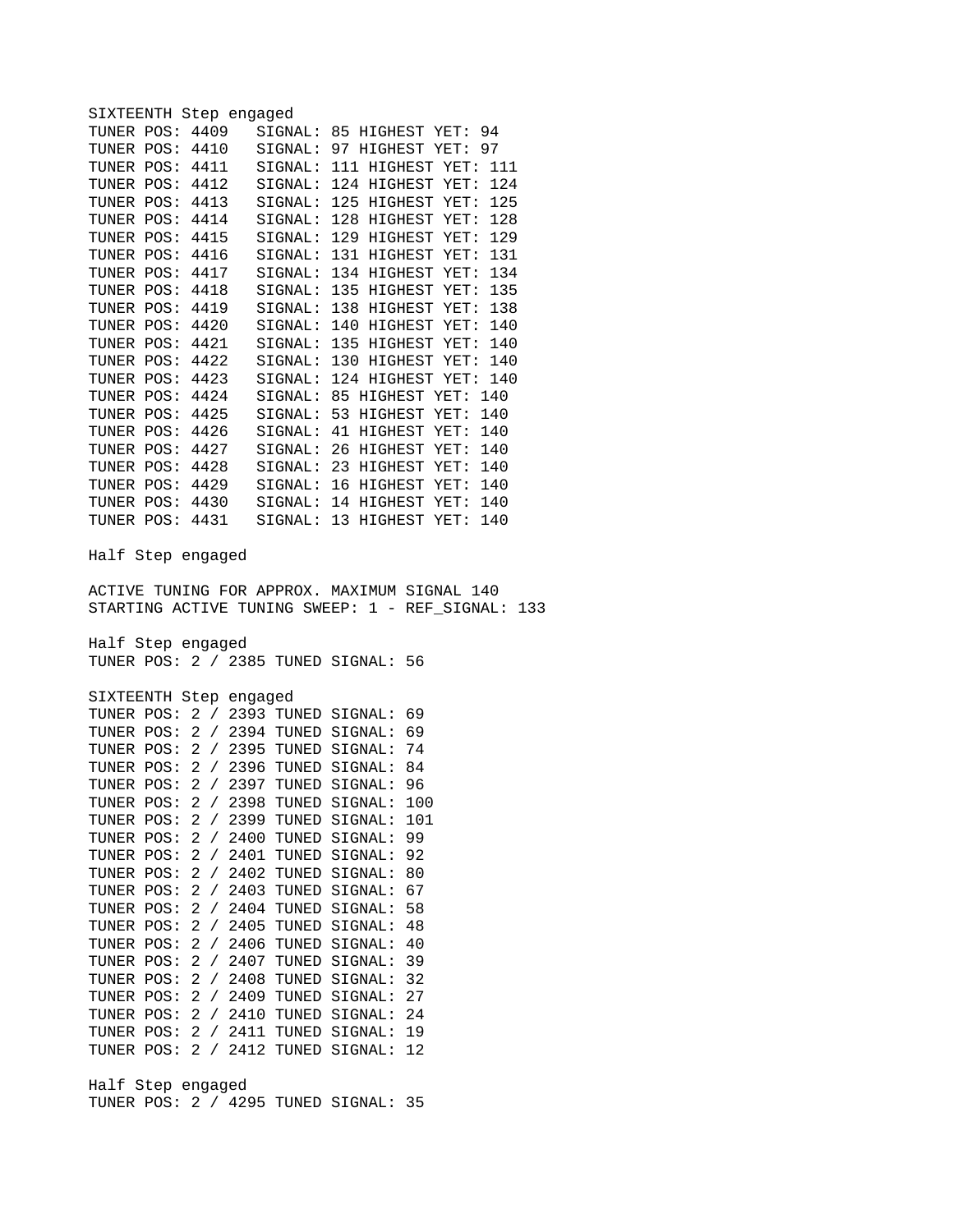SIXTEENTH Step engaged TUNER POS: 2 / 4303 TUNED SIGNAL: 49 TUNER POS: 2 / 4304 TUNED SIGNAL: 64 TUNER POS: 2 / 4305 TUNED SIGNAL: 71 TUNER POS: 2 / 4306 TUNED SIGNAL: 76 TUNER POS: 2 / 4307 TUNED SIGNAL: 79 TUNER POS: 2 / 4308 TUNED SIGNAL: 85 TUNER POS: 2 / 4309 TUNED SIGNAL: 85 TUNER POS: 2 / 4310 TUNED SIGNAL: 89 TUNER POS: 2 / 4311 TUNED SIGNAL: 98 TUNER POS: 2 / 4312 TUNED SIGNAL: 98 TUNER POS: 2 / 4313 TUNED SIGNAL: 105 TUNER POS: 2 / 4314 TUNED SIGNAL: 113 TUNER POS: 2 / 4315 TUNED SIGNAL: 123 TUNER POS: 2 / 4316 TUNED SIGNAL: 130 TUNER POS: 2 / 4317 TUNED SIGNAL: 134 FINAL SIGNAL: 146 FINAL SIGNAL: 142 FINAL SIGNAL: 143 FINAL SIGNAL: 139 FINAL SIGNAL: 147 FINAL SIGNAL: 147 FINAL SIGNAL: 146 FINAL SIGNAL: 147 FINAL SIGNAL: 147 FINAL SIGNAL: 145 TUNING FINISHED :Freq. 7.240 MHz :Tuning Power 5 WATTS :Autotuner sesnitivity LOW :Distance bewenn radio and small mag. lopp ant. 16 feet :SWR 1.1 :Final percent of MAX power encountered >100% SMLA Autotuner Program Ver. 01 (Half and Sixteenth Steps) By Andrew Cornwall, VE1COR Copyright 2019, subject to CPLv3 STARTING MAX. VALUE SWEEP Half Step engaged SIGNAL: 19 HIGHEST YET: 19 SIXTEENTH Step engaged TUNER POS: 4353 SIGNAL: 23 HIGHEST YET: 23 SIGNAL: 27 HIGHEST YET: 27 TUNER POS: 4355 SIGNAL: 30 HIGHEST YET: 30 TUNER POS: 4356 SIGNAL: 39 HIGHEST YET: 39 TUNER POS: 4357 SIGNAL: 44 HIGHEST YET: 44 SIGNAL: 56 HIGHEST YET: 56 TUNER POS: 4359 SIGNAL: 74 HIGHEST YET: 74 TUNER POS: 4360 SIGNAL: 135 HIGHEST YET: 135 TUNER POS: 4361 SIGNAL: 210 HIGHEST YET: 210 SIGNAL: 245 HIGHEST YET: 245 TUNER POS: 4363 SIGNAL: 270 HIGHEST YET: 270 TUNER POS: 4364 SIGNAL: 281 HIGHEST YET: 281 TUNER POS: 4365 SIGNAL: 280 HIGHEST YET: 281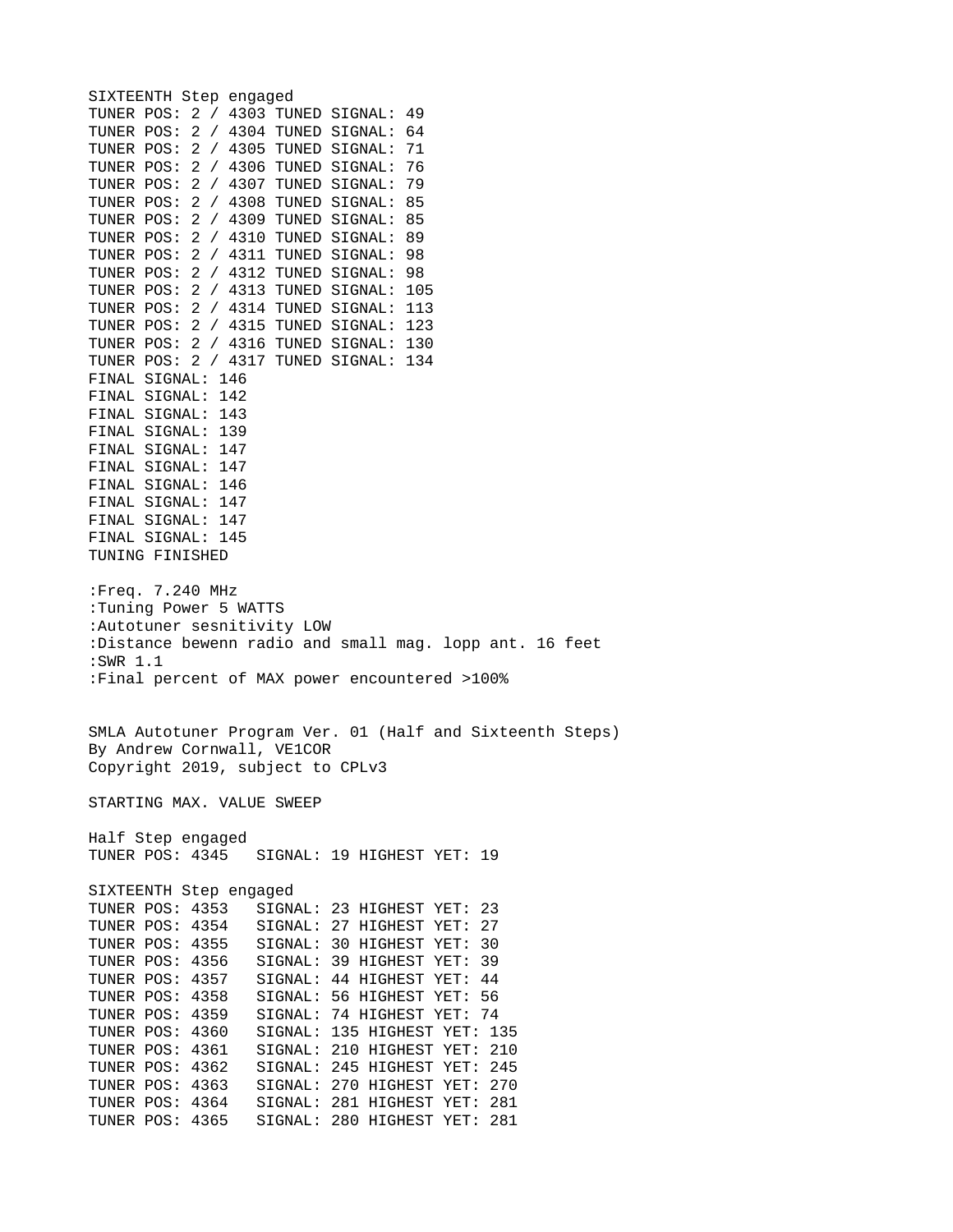TUNER POS: 4366 SIGNAL: 272 HIGHEST YET: 281 TUNER POS: 4367 SIGNAL: 266 HIGHEST YET: 281 SIGNAL: 266 HIGHEST YET: 281 TUNER POS: 4369 SIGNAL: 261 HIGHEST YET: 281 TUNER POS: 4370 SIGNAL: 246 HIGHEST YET: 281 TUNER POS: 4371 SIGNAL: 237 HIGHEST YET: 281 TUNER POS: 4372 SIGNAL: 213 HIGHEST YET: 281 TUNER POS: 4373 SIGNAL: 177 HIGHEST YET: 281 TUNER POS: 4374 SIGNAL: 132 HIGHEST YET: 281 TUNER POS: 4375 SIGNAL: 82 HIGHEST YET: 281 TUNER POS: 4376 SIGNAL: 27 HIGHEST YET: 281 TUNER POS: 4377 SIGNAL: 16 HIGHEST YET: 281 TUNER POS: 4378 SIGNAL: 13 HIGHEST YET: 281 SIGNAL: 16 HIGHEST YET: 281 Half Step engaged SIGNAL: 12 HIGHEST YET: 281 SIXTEENTH Step engaged TUNER POS: 6261 SIGNAL: 19 HIGHEST YET: 281 TUNER POS: 6262 SIGNAL: 22 HIGHEST YET: 281 TUNER POS: 6263 SIGNAL: 26 HIGHEST YET: 281 SIGNAL: 29 HIGHEST YET: 281 TUNER POS: 6265 SIGNAL: 39 HIGHEST YET: 281 TUNER POS: 6266 SIGNAL: 44 HIGHEST YET: 281 TUNER POS: 6267 SIGNAL: 50 HIGHEST YET: 281 TUNER POS: 6268 SIGNAL: 58 HIGHEST YET: 281 TUNER POS: 6269 SIGNAL: 60 HIGHEST YET: 281 TUNER POS: 6270 SIGNAL: 70 HIGHEST YET: 281 TUNER POS: 6271 SIGNAL: 82 HIGHEST YET: 281 TUNER POS: 6272 SIGNAL: 104 HIGHEST YET: 281 TUNER POS: 6273 SIGNAL: 133 HIGHEST YET: 281 TUNER POS: 6274 SIGNAL: 180 HIGHEST YET: 281 TUNER POS: 6275 SIGNAL: 235 HIGHEST YET: 281 TUNER POS: 6276 SIGNAL: 302 HIGHEST YET: 302 TUNER POS: 6277 SIGNAL: 326 HIGHEST YET: 326 TUNER POS: 6278 SIGNAL: 330 HIGHEST YET: 330 TUNER POS: 6279 SIGNAL: 322 HIGHEST YET: 330 TUNER POS: 6280 SIGNAL: 308 HIGHEST YET: 330 TUNER POS: 6281 SIGNAL: 289 HIGHEST YET: 330 TUNER POS: 6282 SIGNAL: 288 HIGHEST YET: 330 TUNER POS: 6283 SIGNAL: 271 HIGHEST YET: 330 TUNER POS: 6284 SIGNAL: 264 HIGHEST YET: 330 TUNER POS: 6285 SIGNAL: 258 HIGHEST YET: 330 SIGNAL: 239 HIGHEST YET: 330 TUNER POS: 6287 SIGNAL: 217 HIGHEST YET: 330 TUNER POS: 6288 SIGNAL: 183 HIGHEST YET: 330 TUNER POS: 6289 SIGNAL: 133 HIGHEST YET: 330 SIGNAL: 79 HIGHEST YET: 330 TUNER POS: 6291 SIGNAL: 42 HIGHEST YET: 330 TUNER POS: 6292 SIGNAL: 11 HIGHEST YET: 330

Half Step engaged

ACTIVE TUNING FOR APPROX. MAXIMUM SIGNAL 330 STARTING ACTIVE TUNING SWEEP: 1 - REF\_SIGNAL: 314

Half Step engaged TUNER POS: 2 / 4241 TUNED SIGNAL: 100